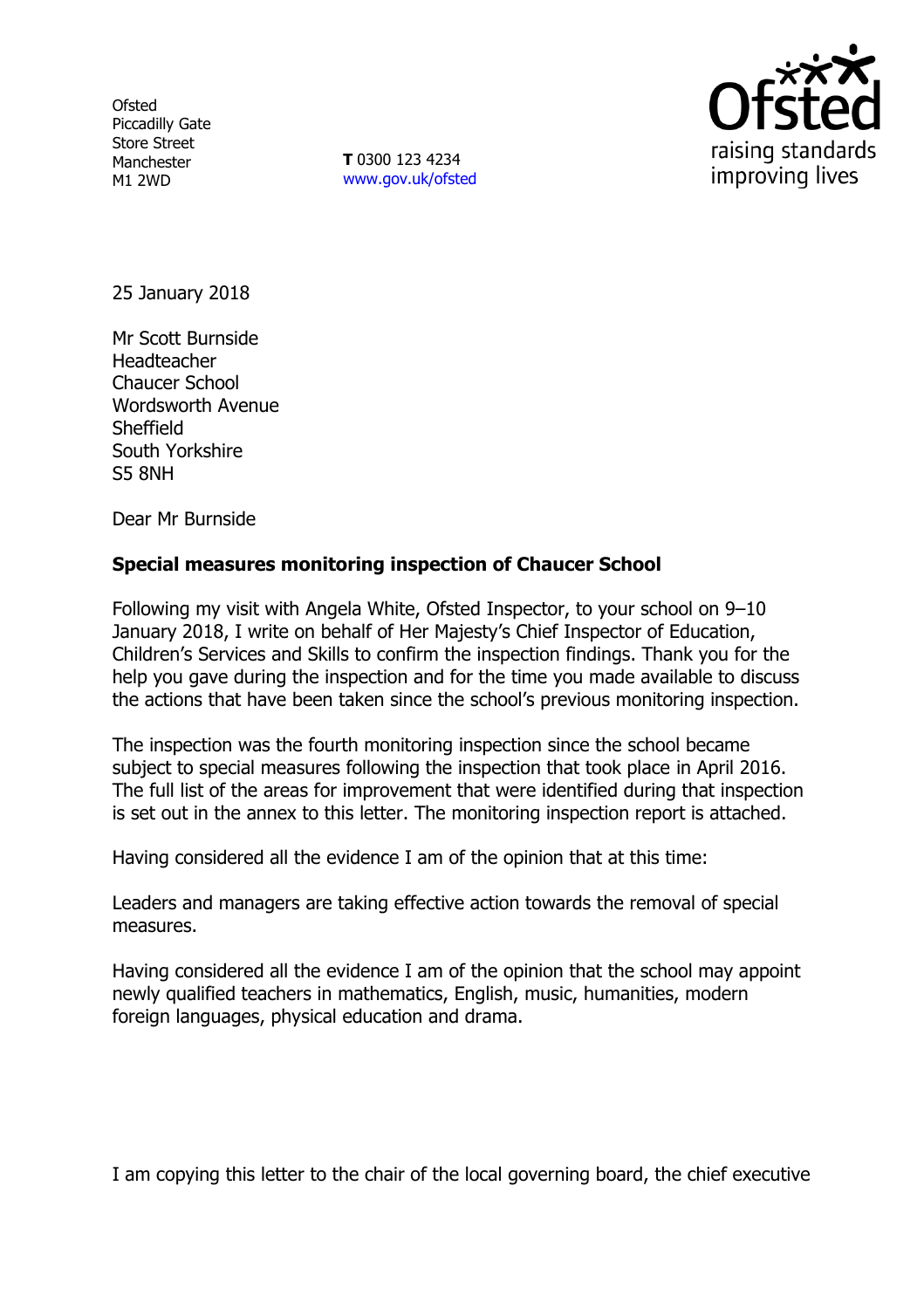

officer of the multi-academy trust, the regional schools commissioner and the director of children's services for Sheffield. This letter will be published on the Ofsted website.

Yours sincerely

Debbie Redshaw **Her Majesty's Inspector**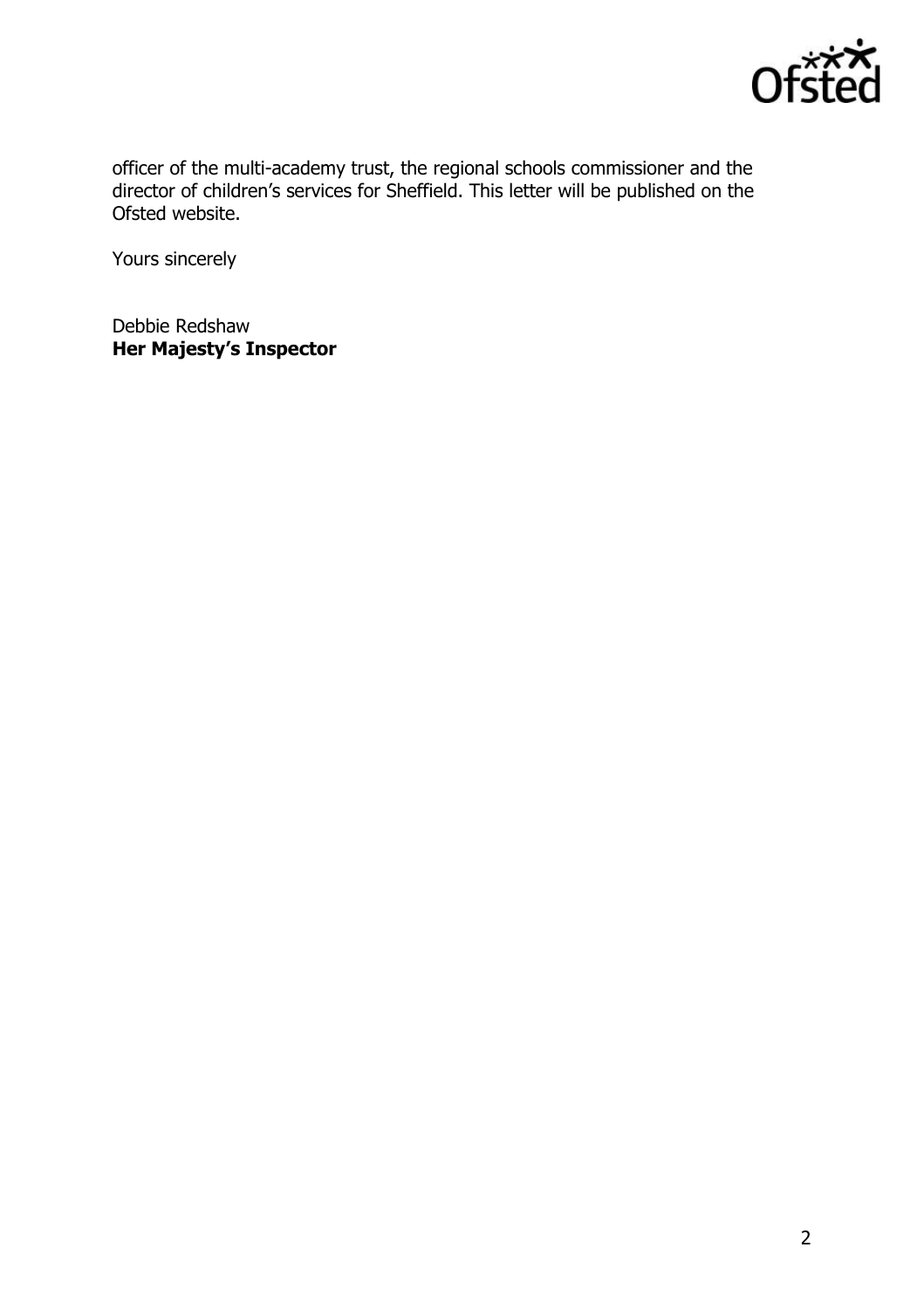

### **Annex**

# **The areas for improvement identified during the inspection that took place in April 2016.**

- Rapidly improve the effectiveness of leadership and management by making sure that:
	- leaders develop an accurate evaluation of the strengths and weaknesses of the school
	- improvement plans include sharp and precise outcomes throughout the year so that progress can be measured and leaders at all levels are held accountable for bringing about change
	- leaders at all levels are able to accurately evaluate the quality of teaching, learning and assessment through linking it closely with the impact it has on pupils' outcomes
	- subject leaders are accurate in judging how well pupils are achieving
	- all teachers follow the school marking and assessment policy so that all pupils are clear about what they need to do next and can act on teacher comments and advice
	- additional funding, including pupil premium and Year 7 catch-up funding, is used effectively to reduce the gaps in outcomes for disadvantaged pupils and other pupils needing to catch up.
- Rapidly improve the quality of teaching, learning and assessment by ensuring that:
	- leaders establish where the best teaching is taking place and share this across the school
	- accurate assessment information is used across all year groups to enable teachers to plan work that fully meets the learning needs of different groups of pupils so that outcomes improve
	- teachers check carefully on the progress pupils are making so that they are clear about any pupils' misconceptions and misunderstandings
	- leaders' checks on the quality of teaching are closely linked to detailed review of the progress that pupils are making in all subjects
	- all teachers have high expectations for all pupils and only accept work that is presented to a high standard and completed.
- $\blacksquare$  Improve behaviour and safety substantially by:
	- quickly tackling poor behaviour in lessons so that all pupils are able to work without interruption and are supported by teachers who consistently follow the school's behaviour and discipline system
	- further improving attendance and reducing the number of pupils excluded from the school so that they are at least in line with national averages.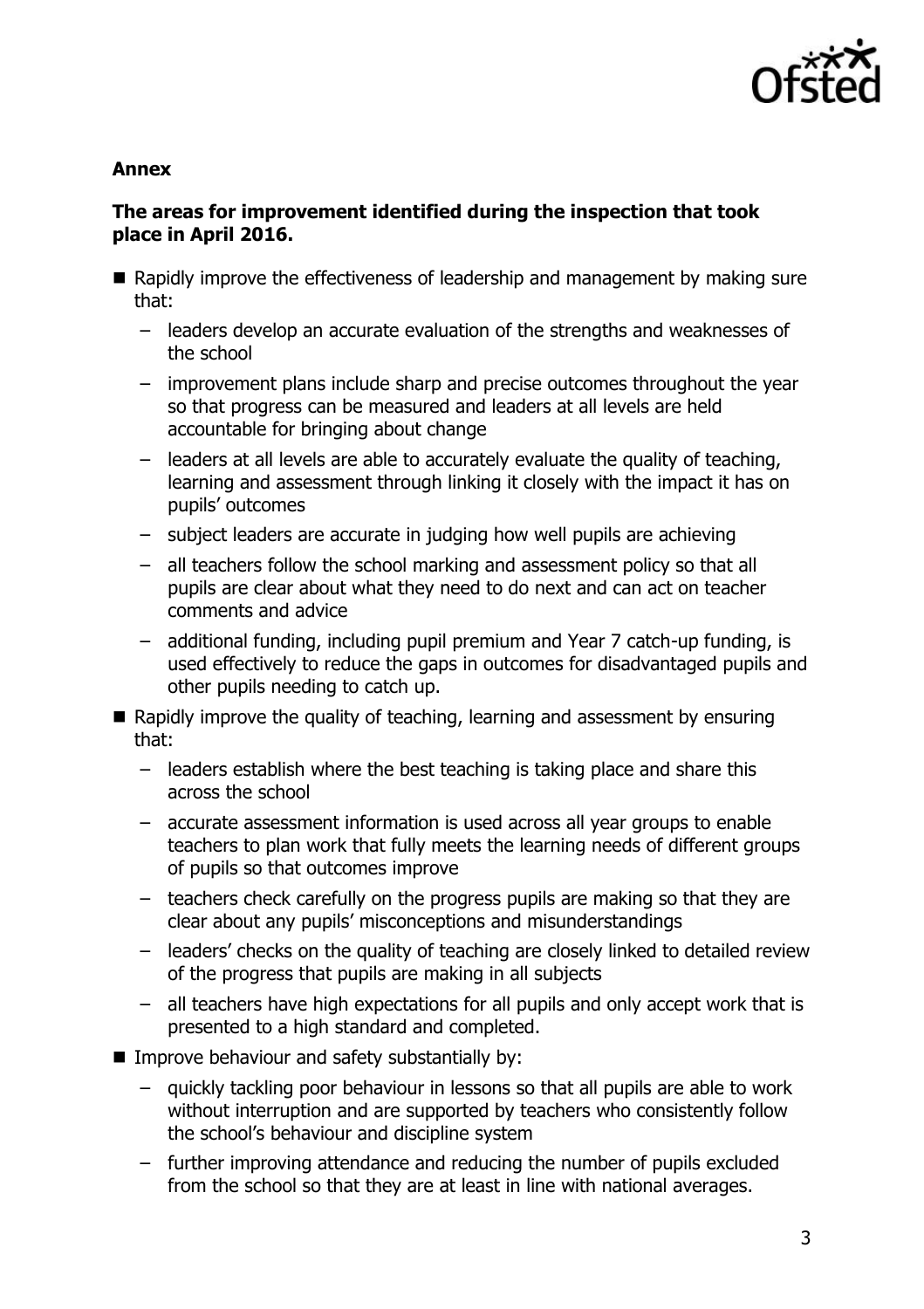

### **Report on the fourth monitoring inspection on 9 January 2018 to 10 January 2018**

### **Evidence**

Inspectors observed the school's work, scrutinised documents and met with the headteacher, senior and middle leaders, groups of pupils, representatives from the local governing board, including the chair, and the chief executive officer of the trust. Inspectors spoke with pupils formally and informally during lessons and breaktime. Inspectors also scrutinised pupils' work with school leaders.

# **Context**

Since the previous monitoring inspection, there have been further changes to staffing. The director of mathematics appointed to the trust joined the school in September 2017 and a lead practitioner in mathematics has returned from maternity leave. The head and second in charge in mathematics from Tapton School have provided part-time support for the new director of mathematics for the first term of this academic year. The temporary appointment of the head of science is now permanent. Seven graduates from Teach First and Researchers in Schools have taken up posts.

### **The effectiveness of leadership and management**

School and trust leaders work effectively together to evaluate the quality of education in the school. Through this collaboration, a much improved and more accurate self-evaluation document is in place to assess the school's performance. School leaders have school improvement plans in place which detail and support work to improve the school; however, these are not as precise or sharp as the selfevaluation document.

Leaders continue to develop their evaluations of the quality of teaching and learning by using a variety of evidence to make judgements. Findings from learning walks and work scrutiny, for example, inform staff training. Leaders then check the impact of this training in the next cycle of evaluation. Leaders have pupil progress information and are making more use of this when evaluating the quality of teaching and learning. Leaders agree that a closer focus on particular groups, such as vulnerable learners, will help to improve progress for these pupils.

Subject leaders receive support and development from trust subject directors and subject leaders. Through this collaboration, leaders are standardising and moderating pupils' work, which is enabling them to become increasingly confident in the accuracy of pupils' progress information. Trust subject networks are up and running and allowing leaders to learn from one another and share good practice. Through these opportunities, subject leadership of teaching and learning,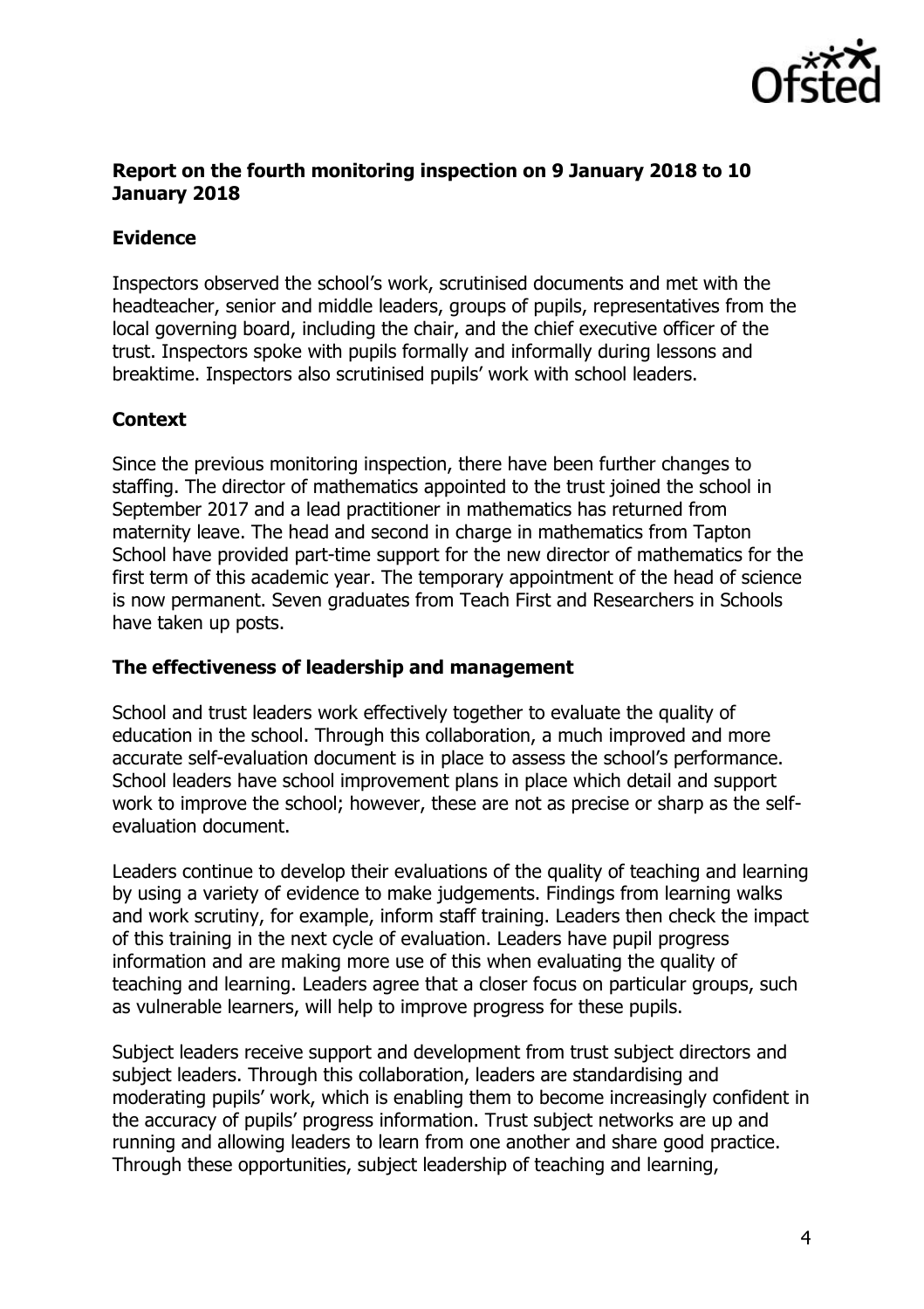

curriculum and assessment is strengthening. There is, however, further work to do to strengthen senior leaders, subject leaders and teachers' roles in managing pupils' behaviour and developing pupils' skills for learning alongside continuing to develop the quality of teaching.

Leaders with responsibility for additional funding, particularly for pupil premium and catch-up funding, are now carefully evaluating the impact of the spending on outcomes for these pupils. Where strategies are not successful, they do not continue. Plans for spending this year are appropriate; however, they lack sharpness around specific targets and timescales. In addition, there is little information about how this funding will improve attendance and behaviour for disadvantaged pupils. Funding for pupils who need to catch up in literacy and mathematics is well used and enabling pupils to make progress, and an increasing number are catching up to their peers who have the same starting points.

Leaders ensure that pupils are safe. Safeguarding training is up to date and there are regular updates for staff throughout the year. Records relating to safeguarding are well recorded and secure. The school works well with external agencies to support vulnerable pupils. Pupils say, and school information shows, that bullying is infrequent and, if it happens, staff deal with it appropriately. Pupils are confident in reporting situations where they feel vulnerable. The school has successfully secured a place to be part of a pilot study to try new ways of supporting the emotional wellbeing of pupils in the next academic year.

The trust continues to provide high levels of support to the school. As well as the support for middle leaders, senior leaders from across the trust provide support and challenge to senior leaders in the school. The chief executive officer continues to provide challenge to the headteacher through weekly accountability and challenge meetings. Through these meetings, the pace of improvement in most areas is increasing.

Governors are astute and provide rigorous challenge to school leaders. Through a renewed scheme of delegation and committee structure, there is now clarity around the roles and responsibilities of the local governing board. Each committee has specific roles and each committee chair reports to the full board regularly. Governors ensure that they receive information from a variety of sources, including middle leaders. Governors are knowledgeable about the progress that the school is making and they are aware of the work that remains to do.

#### **Quality of teaching, learning and assessment**

Pupils' work in books shows clear evidence of teachers' and leaders' increased expectations and standards. Presentation of work is much more consistent across the curriculum, with more pupils taking pride in what they produce. Leaders agree that while this is a much-improved picture, they are not complacent and recognise that maintaining this remains a priority.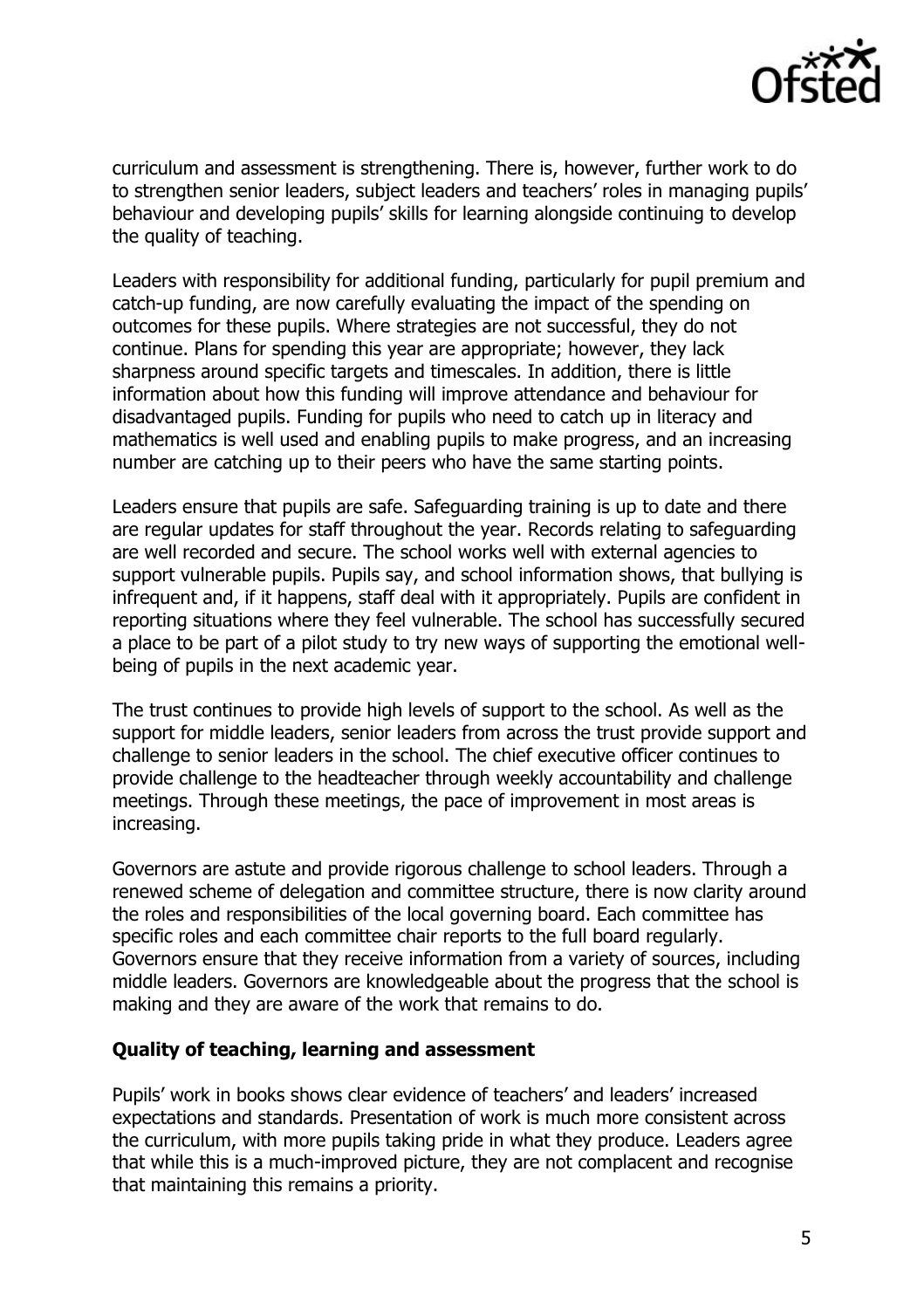

Pupils' work and teachers' planning show greater evidence that teachers are becoming better at using pupils' progress information to meet the needs of all learners. Pupils are receiving more challenge and support than they did previously. Teachers access specific information, provided by the special educational needs coordinator, to enable them to scaffold work to ensure that pupils who have special educational needs (SEN) and/or disabilities make good progress. Teachers' use of this information is not as consistent as the use of general progress information.

Leaders are in a stronger position to identify and share good practice within the school. Teachers are encouraged to observe strong performing teachers, and a structured timetable is in place which identifies opportunities for this to happen. Sharing good practice across the trust is also helping to develop the quality of teaching.

Teachers' checks on the progress that pupils make in their books and in lessons is a mixed picture. In some lessons, and in some books, teachers miss opportunities to extend and consolidate pupils' learning. Most teachers follow and apply the school's marking and feedback policy. When pupils respond, this enables them to make more progress. For example, in English, pupils work well with teachers to improve their understanding following assessments so that they learn from their mistakes and improve their skills.

### **Personal development, behaviour and welfare**

Behaviour incidents, such as persistent low-level disruption and defiance, remain too frequent. This means that poor behaviour frequently disrupts pupils' learning and their ability to make progress and develop effective skills for learning, such as resilience and perseverance. Pupils in key stage 4 report that behaviour is an improving picture, especially when comparing it to when they were in key stage 3. Corridors are calm and pupils use foul language infrequently. Other pupils, however, report that teachers still do not apply the behaviour policy consistently, which means that some teachers do not deal with poor behaviour swiftly enough, allowing further disruption to their learning.

Attendance has not improved over time and absence across 2015 to 2017 remains above the national average. Persistent absence also remains too high, particularly for disadvantaged pupils and vulnerable groups. Leaders have a full analysis of attendance and are implementing and evaluating new strategies to improve attendance. Some strategies have limited success as pupils improve for a short while and then become persistently absent again. Leaders recognise that they need to explore other strategies and identify the most effective practice to take further action to improve attendance and reduce persistent absence.

The trust, governors and leaders agree that more urgent action needs to be taken to improve behaviour and attendance. The formation of a core improvement group